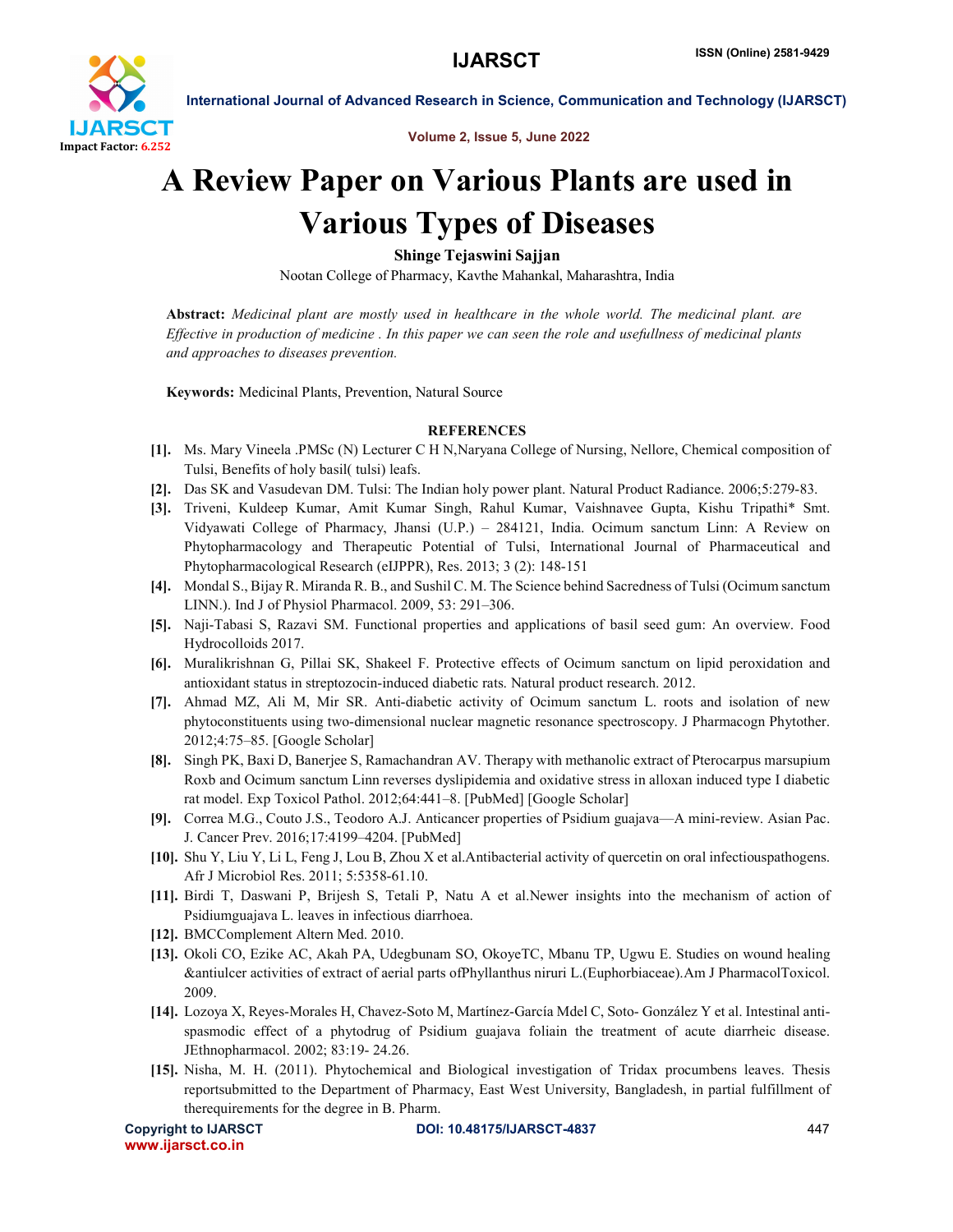

International Journal of Advanced Research in Science, Communication and Technology (IJARSCT)

### Volume 2, Issue 5, June 2022

- [16]. Policegoudra, R. S., Chattopadhyay, P., Aradhya, S. M., Shivaswamy, R., Sing, L., & Veer, V. (2014). Inhibitoryeffect of Tridax procumbens against human skin pathogens. Journal of Herbal Medicine, 4(2), 83- 88.https://doi.org/10.1016/j.hermed.2014.01
- [17]. Manjamalai, A., & Grace, V. M. B. (2004). Effect of essential oil of Tridax procumbens Linn on invivoantioxidant level in cancer model and in-vitro free radical scavenging activity. International Journal ofPharmaceutical Analysis.
- [18]. Dhanavade MJ, Jalkute CB, Ghosh JS, Sonawane KD (2011) Study antimicrobial activity of lemon (Citrus lemon L.) peel extract. Br J Pharmacol Toxicol 2: 119-122. Link: https://bit.ly/2ZoDkzX
- [19]. Robards K., Antolovich M. Analytical chemistry of fruit bioflavonoids. A review. Analyst. 1997;122:11–34. doi: 10.1039/a606499j.
- [20]. Raimondo S., Naselli F., Fontana S., Monteleone F., Lo Dico A., Saieva L., Zito G., Flugy A., Manno M., Di Bella M.A., et al. Citrus limon-derived nanovesicles inhibit cancer cell proliferation and suppress CML xenograft growth by inducing TRAIL- mediated cell death. Oncotarget. 2015;6:19514–19527. doi: 10.18632/oncotarget.4004.
- [21]. Millet F. Huiles essentielles et essence de citronnier (Citrus limon (L.) Burm. f.) Phytotherapie. 2014;12:89– 97. doi: 10.1007/s10298-014-0857-3. [CrossRef]
- [22]. Kato Y., Domoto T., Hiramitsu M., Katagiri T., Sato K., Miyake Y., Aoi S., Ishihara K., Ikeda H., Umei N., et al. Effect on blood pressure of daily lemon ingestion and walking. J. Nutr. Metab. 2014;2014 doi: 10.1155/2014/912684
- [23]. Journal of Novel Research in Pharmacy and Technology (JONRPT)
- [24]. Journal of Novel Research in Pharmacy and Technology (JONRPT)
- [25]. Okwu, D.E.; Ezenagu, V.I.T.U.S. Evaluation of the phytochemical composition of mango (Mangifera indica Linn) stem bark and leaves. Int. J. Chem. Sci. 2008, 6, 705–716.
- [26]. Zhu XM, Song JX, Huang ZZ, Whu YM, Yu MJ. Antiviral activity of mangiferin against herpes simplex virus type 2 in vitro. Zhongguo Yao Li Xue Bao. 1993;14:452–[PubMed] [Google Scholar]
- [27]. Zheng MS, Lu ZY. Antiviral effect of mangiferin and isomangiferin on herpes simplex virus. Chin Med J. 1990;103:160–5.
- [28]. 38. Rivera DG, Balmaseda IH, Leon AA, Hernandez BC, Montiel LM, Garrido GG, et al. Anti-allergic properties of Mangifera indica L.extract (Vimang) and contribution of its glucosylxanthone mangiferin. J Pharm Pharmacol. 2006;58:385–92.
- [29]. Muanza DN, Euler KL, Williams L, Newman DJ. Screening for antitumor and anti- HIV activities of nine medicinal plants from Zaire. Int J Pharmacol. 1995;33:98.
- [30]. Tomar Lokeshwar et al. IRJP 2011, 2 (12) 97-102.
- [31]. Pingale Shirish S, Hepatoprotection study of leaves powder of Azadirachtaindicajuss, International Journal of Pharmaceutical Sciences Review andResearch, Volume 3, Issue 2, July – August. 2010.
- [32]. Rehman H, Yasin KA, Choudhary MA, Khaliq N, Rahman A, ChoudharyMI, Malik S, Studies on the chemical constituents of Phyllanthus emblica, Natural Product Research, 21(9), 2007, 775-81.
- [33]. Krishnaveni M, Mirunalini S, Therapeutic potential of Phyllanthus emblica (amla): the ayurvedic wonder, Journal of Basic and Clinical Physiology and Pharmacology,21, 2010, 93-105.
- [34]. Sankaran M, Velusamy V, Mani K, Amla: a novel ayurvedic herb as a functional food for health benefits"- A mini review, International Journal of Pharmacy and Pharmaceutical Sciences, 5(1), 2013, 1-4.
- [35]. Verma V, Bakshi SK. Tinospora cordifolia Miers ex Hook.f & Thoms. Medicinal and aromatic plants. http://portal.ics.trieste.it/MAPs/MedicinalPlants\_Plant.aspx?id=660] [Accessed March 20, 2011].
- [36]. Asthana JG, Jain S, Mishra A, Vijaykant MS. Evaluation of antileprotic herbal drug combinations and their combination with Dapsone. Indian Drugs 2001;38:82-6.
- [37]. Zhao TF, Wang X, Rimando AM, Che C. Folkloric medicinal plants: Tinospora sagittata var. cravaniana and Mahonia bealei. Planta Med 1991;57:505.
- [38]. Pramila Ghumare, Jirekar DB, Mazahar Farooqui, Naikwade SD. A Review of Pongamia pinnata An Important Medicinal Plant.Current Research in Pharmaceutical Sciences. 4 (02), 2014,